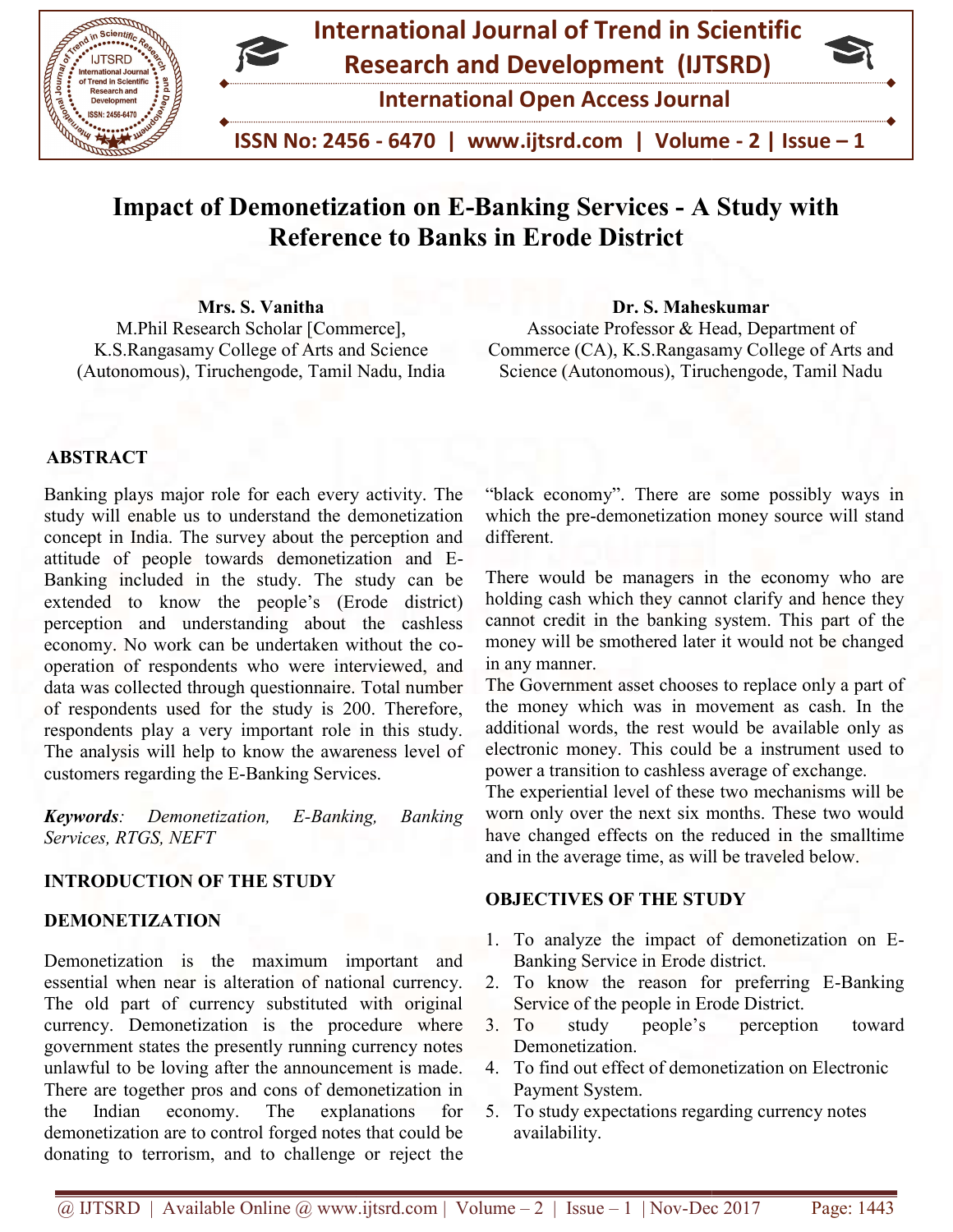### RESEARCH METHODOLOGY

Research methodology is the systematic way to solve the research problem. The research methodology used for each research problem need to design by the researcher accordingly. It comprises of series of steps designed and executed, with a goal of finding answers to the issues that are of concern to the management in the working environment. The research methodology used in this research process is as follows.

### Research Design

The researcher has adopted descriptive research design for this study. Descriptive research design is a factfinding investigation with adequate information.

### Sampling Technique

Initially, a rough draft was prepared keeping in mind the objective of the research. A pilot study was done to know the accuracy of the Questionnaire. The final Questionnaire was arrived only after certain important changes were done. Thus, the research sampling came out to be convenient sampling.

### Sampling Unit

The respondents who were asked to fill out questionnaires are the sampling units. These comprise of employees of Govt, Private Employees, and self-Employees, Student etc.

### Sample size

The sample size was restricted to only 200, which comprised of mainly peoples from different regions of Erode due to time constraints.

### Sampling Area

The area of the research was Erode, Tamil Nadu.

# **Ouestionnaire**

The study is confined to Erode district only. The Primary data is collected through the questionnaire consists of bi-polar, optical type questions. The secondary data are collected from the books, journals, and web site, etc. The sample size of 200 respondents which covers various age groups.

# LIMITATIONS OF THE STUDY

- 1. The statistical methods used to analyze the data have their own limitation.
- 2. All the limitations of primary data are applicable to this study.
- 3. The results are applicable to the limited period only.
- 4. The study is restricted to the selected sample of Erode District and hence the result of the study cannot be generalized.

# REVIEW OF LITERATURE

Arpit Guru and ShrutiKahanijow (2010) researcher analyzed the black money income Need for amendment in Double Taxation Avoidance Agreement (DTAA) and analyzed that black money is spread everywhere in India up to a large extent which continuously stashed towards abroad in a very large amount. The researcher also identified how black money had caused menaces in our economy and in what ways it is used.

Ejiofor and Rasaki, (2012) sees the cashless system as one with the ability to store money in an electronic purse or a card which is then used to purchase product at vending machine, or at any point of sales terminal located within the business premises. Cashless economy is one in which there are assumed to be no transaction frictions that can be reduced using money balances, and that accordingly provide a reason for holding such balances even when they earn rate of return (Woodford, 2003 cited in Omotunde, et al, 2013).

Akhalumeh and Ohiokha, (2012) the cashless economy is a system in which transactions are not done predominantly in exchange for actual cash. It is essentially a mobile money payment system which allows users to make payment through G S M phones with internet facilities. This system increases convenience, create more service options, reduces risk of cash- related crimes and provide cheaper access to banking services and access to credit (Yaqub, et al, 2013).

Sukanta Sarkar (2010) conducted a study on the parallel economy in India: Causes, impacts & government initiatives in which the researcher focused on the existence of causes and impacts of black money in India. According to the study, the main reason behind the generation of black money is the Indian Political System i.e. Indian govt. just focused on making committees rather than to implement it. The study concludes that laws should be implemented properly to control black money in our economy.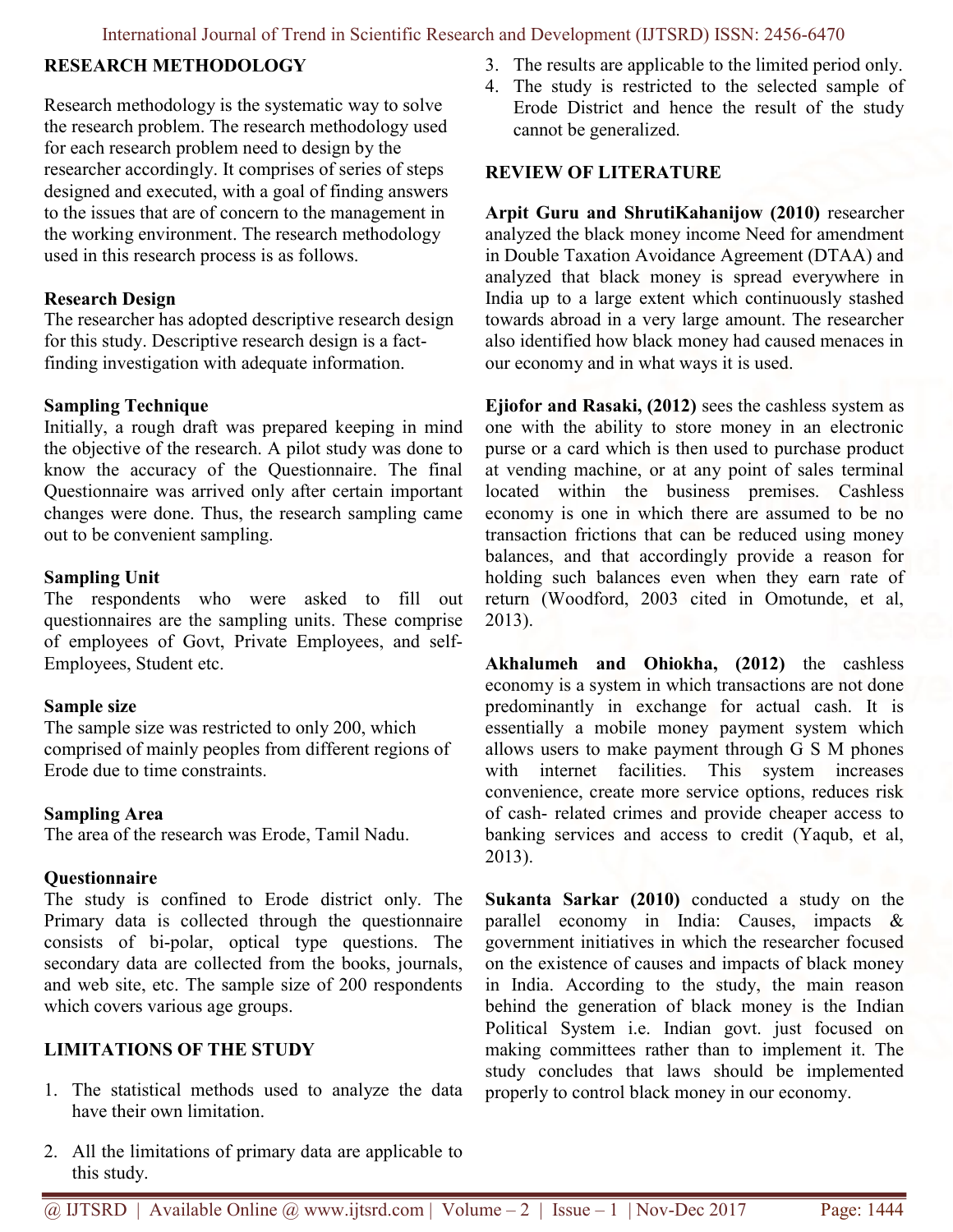Tax Research Team (2016) in their working paper stated in favor of demonetization. Its main objective is to analyze the impact of demonetization on Indian economy. This paper shows the impact of such a move on the availability of credit, spending, and level of activity and government finances.

Annamalai. S and Muthu R. Iiakkuvan (2008) in their article "Retail transaction: Future bright for plastic money" projected the growth of debit and credit cards in the retail transactions. They also mentioned the growth factors, which leads to its popularity, important constraints faced by banks and summarized with bright future and scope of plastic money.

Mittal and Pachauri (2013) in their study on promotional tool and techniques adopted for retail banking compared the public-sector banks and private sector banks. Their finding is that the perception of customer with regard to type of promotional tools and the techniques adopted significantly vary between public and private sector banks.

### ANALYSIS AND DISCUSSION

### CHI-SQUARE

# ASSOCIATION BETWEEN INCOME AND DAILY CURRENCY USAGE

NULL HYPOTHESIS  $(H_0)$ : There is no significant difference between the income and daily currency usage. **ALTERNATIVE HYPOTHESIS (H<sub>1</sub>):** There is no significant difference between the income and daily currency usage.

| Income and daily currency usage |                              |          |                    |              |      |  |  |  |  |
|---------------------------------|------------------------------|----------|--------------------|--------------|------|--|--|--|--|
| <b>Income</b>                   | <b>Sum</b><br><b>Squares</b> | of<br>Df | <b>Mean Square</b> | $\mathbf{F}$ | Sig. |  |  |  |  |
| <b>Between Groups</b>           | 396.917                      | 6        | 66.153             | 439.005      | .000 |  |  |  |  |
| <b>Within Groups</b>            | 29.083                       | 193      | .151               |              |      |  |  |  |  |
| <b>Total</b>                    | 426.000                      | 199      |                    |              |      |  |  |  |  |
|                                 |                              |          |                    |              |      |  |  |  |  |

### INFERENCE

The above table has been recognized that the calculated value is less than the table value. Hence,  $(H_0)$  has been rejected and was concluded that there is a significant difference between the income and daily currency usage.

### GARRETTS RANKING METHOD

Garrets Ranking Technique has been used to investigate the factors alternative banking facilities given by the bank. Under the Garrett's Ranking Technique, the ratio position is calculated by using the following formula:

Percentage position =  $100(Ri-0.5)$  / NJ

Where  $Rij = Rank$ , ithe variable, j the respondent. Nj= Number of variables ranked by the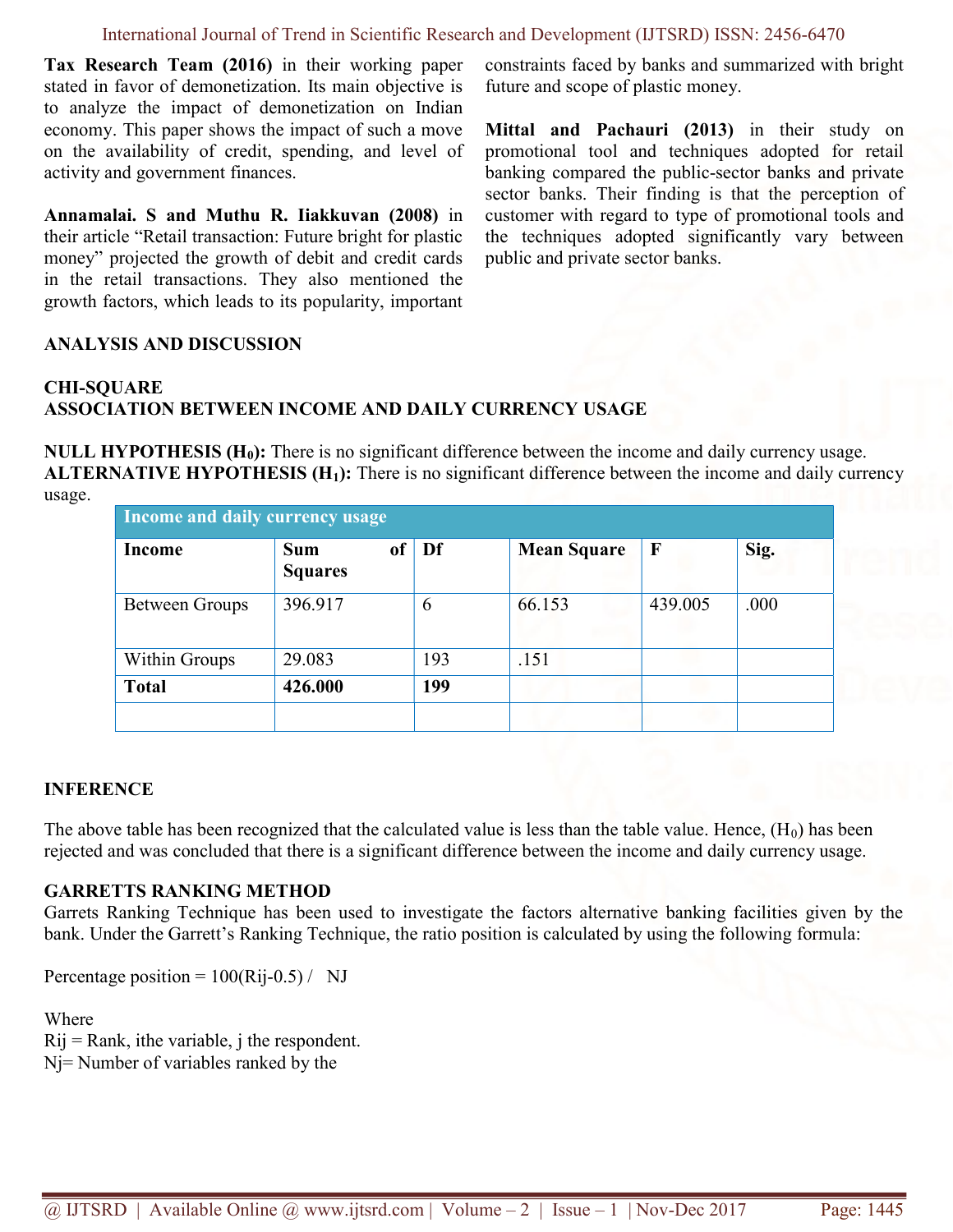# 4.4.1 ALTERNATIVE BANKING SERVICE USED AFTER DEMONETIZATION

# Table-I Garrett's Table value

| <b>Rank</b> | Percentage<br>position | Garett's Table<br>values |
|-------------|------------------------|--------------------------|
|             | $100(1-0.5)/5$         | 75                       |
| 2           | $100(2-0.5)/5$         | 60                       |
| 3           | $100(3-0.5)/5$         | 50                       |
|             | $100(4-0.5)/5$         | 39                       |
|             | $100(5-0.5)/5$         | 25                       |

### INFERENCE:

Position of the ranks 1, 2, 3, 4&5 in the garrets ranking table. For the rank 1 the percentage position is calculated as 10 and that the table value is 75. The nearest value for the percentage 9.17 is likely to be 10 for the identified value.

# Table II

# Percentage Positions and their corresponding Garrett's Table values

| S.no.          | <b>Service</b> | <b>Rank</b> |                  |              |                         |    | <b>Total</b><br>of<br>n <sub>0</sub><br>respondents | <b>Total</b><br>score | <b>Mean</b><br><b>Score</b> | <b>Rank</b>  |
|----------------|----------------|-------------|------------------|--------------|-------------------------|----|-----------------------------------------------------|-----------------------|-----------------------------|--------------|
|                |                | 1           | $\boldsymbol{2}$ | $\mathbf{3}$ | $\overline{\mathbf{4}}$ | 5  |                                                     |                       |                             |              |
|                | <b>ATM</b>     | 35          | 20               | 61           | 39                      | 45 | 200                                                 | 9363                  | 46.815                      | IV           |
| $\overline{2}$ | RTGS/NEFT      | 61          | 41               | 20           | 40                      | 38 | 200                                                 | 10115                 | 50.575                      | $\mathbf{I}$ |
| 3              | Debit card     | 18          | 79               | 22           | 60                      | 21 | 200                                                 | 10055                 | 50.275                      | Ш            |
| $\overline{4}$ | Credit card    | 8           | 13               | 79           | 20                      | 80 | 200                                                 | 8110                  | 40.55                       | V            |
| 5              | Others         | 78          | 40               | 22           | 42                      | 18 | 200                                                 | 11438                 | 57.19                       | I            |

Source: Primary data

### INFERENCE:

Hence the total score is calculated based on the respondents ranking with the help of factors as 1,2,3,4 &5 based on the table II. Based on dividing the total score by the total no. of. Respondents the mean score is calculated. Percentage Positions and their corresponding Garrett's Table values of Others, RTGS/NEFT, Debit card, ATM, Credit card.

#### THE DIFFICULTY YOU FACED BEFORE DEMONETIZATION: Table-III

# Garrett's Ranking Table value

| S.no. | <b>Percentage position</b> | <b>Garrett's Table values</b> |
|-------|----------------------------|-------------------------------|
|       | $100(1-0.5)/5$             | 75                            |
|       | $100(2-0.5)/5$             | 60                            |
| 3     | $100(3-0.5)/5$             | 50                            |
|       | $100(4-0.5)/5$             | 39                            |
|       | $100(5-0.5)/5$             | 25                            |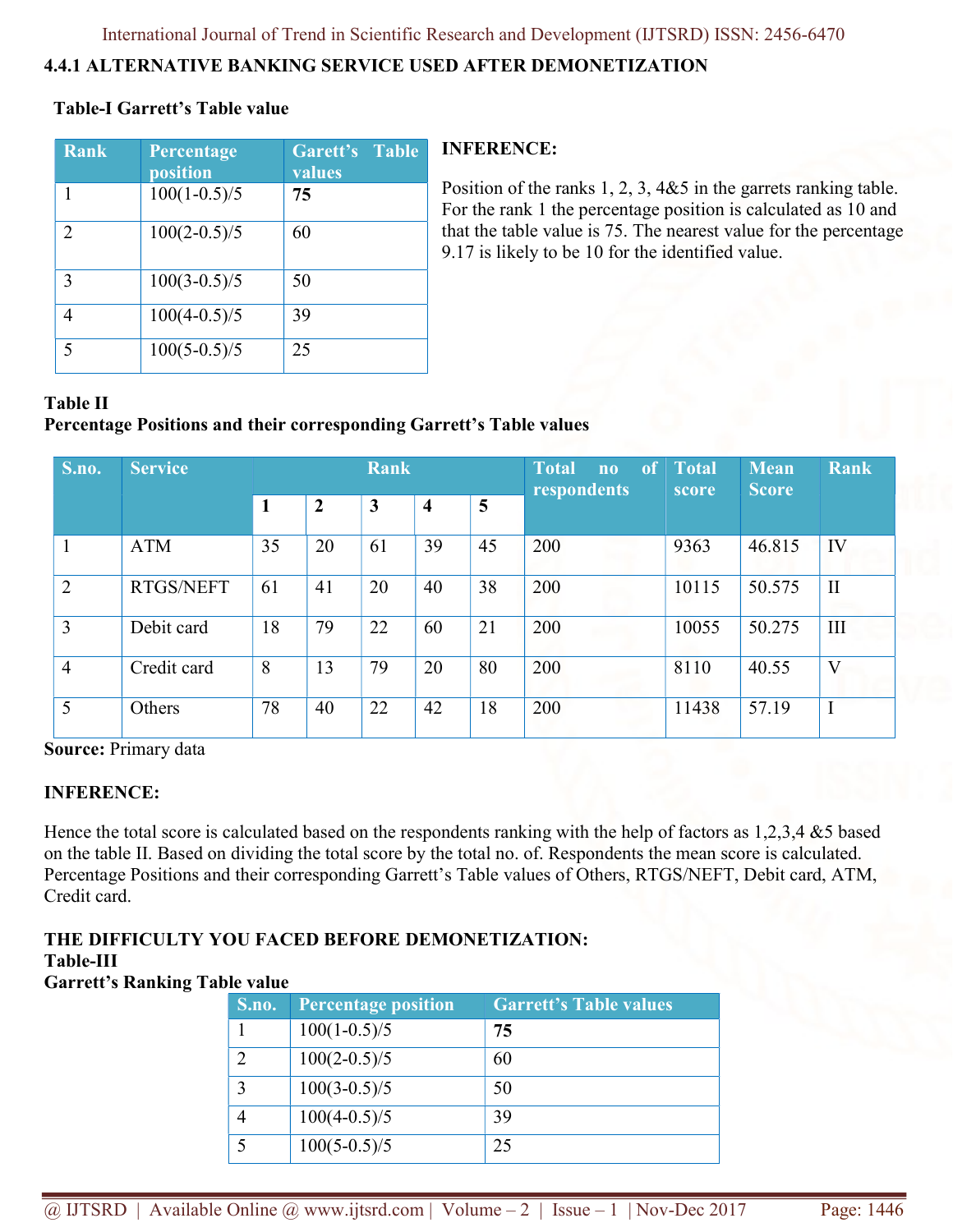### INFERENCE:

Position of the ranks 1, 2, 3, 4  $\&$  5 in the garrets ranking table. For the rank 1 the percentage position is calculated as 10 and that the table value is 75. The nearest value for the percentage 9.17 is likely to be 10 for the identified value.

### THE DIFFICULTY YOU FACED BEFORE DEMONETIZATION:

### Table IV

### Percentage Positions and their corresponding Garrett's Table values

| <b>S.no.</b>   | <b>Service</b>                          | <b>Rank</b> |    |    |    |    | <b>Total no of</b><br>respondents | <b>Total</b><br>score | <b>Mean</b><br><b>Score</b> | <b>Rank</b>             |
|----------------|-----------------------------------------|-------------|----|----|----|----|-----------------------------------|-----------------------|-----------------------------|-------------------------|
|                |                                         | 1           | 2  | 3  | 4  | 5  |                                   |                       |                             |                         |
|                | Carry of cash                           | 36          | 20 | 60 | 43 | 41 | 200                               | 9602                  | 48.01                       | IV                      |
| $\overline{2}$ | of<br>Identification<br>fake notes      | 58          | 42 | 20 | 39 | 41 | 200                               | 10416                 | 52.08                       | $\mathbf{I}$            |
| 3              | Risk of theft                           | 20          | 74 | 22 | 61 | 23 | 200                               | 9994                  | 49.97                       | III                     |
| $\overline{4}$ | Risk of missing                         | 28          | 33 | 49 | 25 | 65 | 200                               | 9130                  | 45.65                       | $\overline{\mathsf{V}}$ |
| 5              | consuming<br>Time<br>for counting notes | 75          | 42 | 25 | 40 | 18 | 200                               | 11405                 | 57.025                      |                         |

Source: Primary data

### INFERENCE

Hence the total score is calculated based on the respondents ranking with the help of factors as 1,2,3,4 &5 based on the table II. Based on dividing the total score by the total no. of. Respondents the mean score is calculated. Percentage Positions and their corresponding Garret's Table values Time consuming for counting notes, Identification of fake notes, Risk of theft, Carry of cash, Risk of missing.

### **CONCLUSION**

The demonetization of the highest notes, demonetization undertaken by the government is a big shock to the Indian. The demonetization is taken for several measures such as tax evasion, counterfeit currency and funding of illegal activities. Some people are depositing currency notes more than specified limits directly into bank accounts has showed the unaccounted income, subject to higher tax and other penalties. Alternative payment methods, such as ewallets, online transactions using e-banking, debit and credit card usage have been increased and this will shift an efficient cashless infrastructure.

### **REFERENCE**

- 1. Agarwal, Y. (2016, December).Financial architecture of india's economy after demonetisation of the currency, International Journal of Advance Research, 4(12), 1-12.
- 2. Dr. A. Kumudha, (2016, Dec), Digital Marketing: Will the Trend Increase in the Post Demonetization Period, Journal of Research in Business and Management , 4(10), 94-97.
- 3. Dr. K.Alagarsamy, (2013, February),A study on customer behavior towards banking services with special reference to public sector banks ,Asia Pacific Journal of Marketing & Management Review, 2, 18.3-196
- 4. M.Mohanraj ,(2017). "A Study on Customer Attitude towards Mobile Banking with Special Reference to Erode District". International Journal of Trend in Scientific Research and Development (IJTSRD) , 2 (1), 258-263.
- 5. Dr. Sandeep Kumar Patnaik, (2017, Jan-Feb), Impact of e-banking services in banking industry.